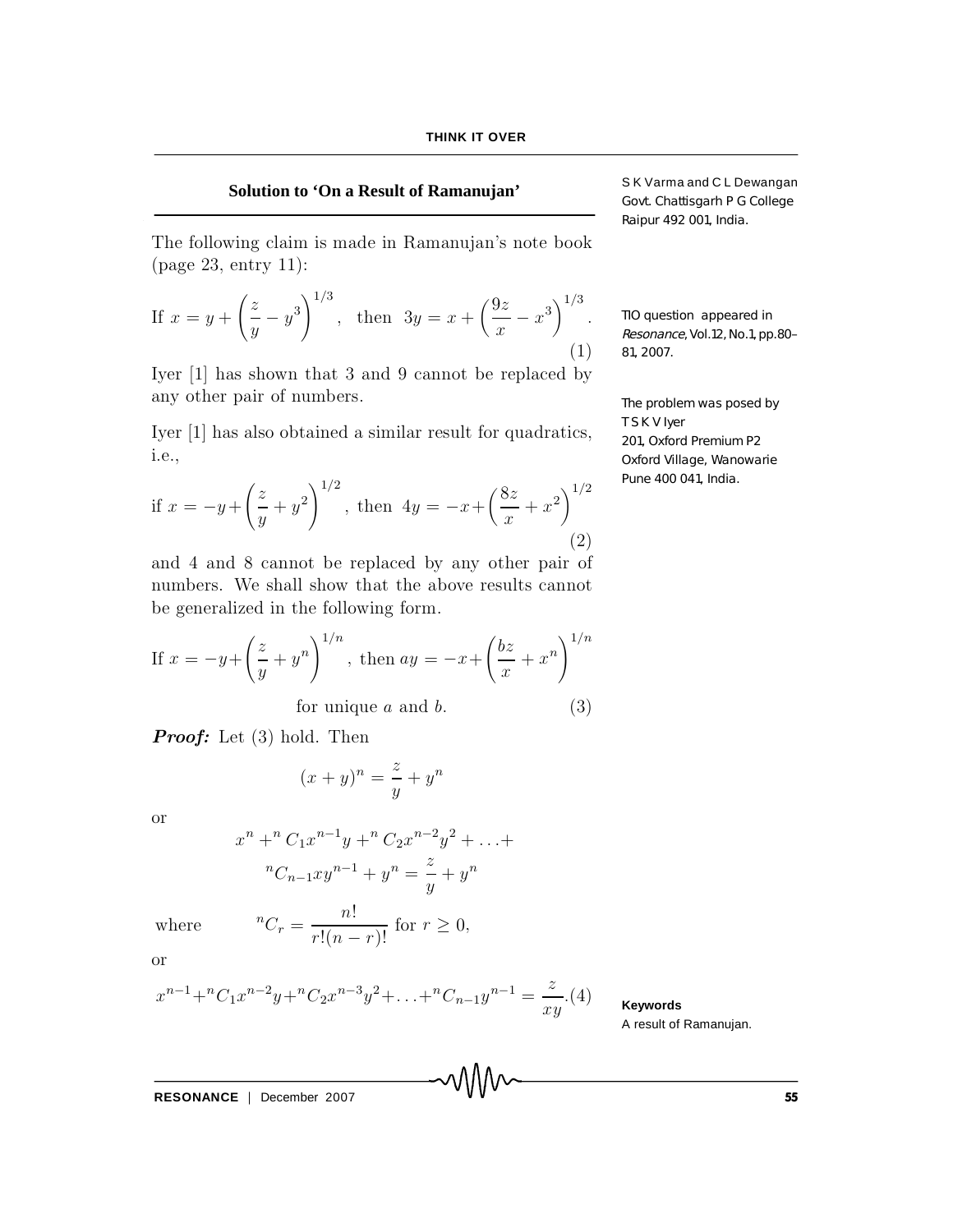Similarly expanding,  $(ay + x)^n = (bz/x + x^n)$ , we get

$$
a^{n}y^{n} + nC_{1}a^{n-1}y^{n-1}x + ^{n}C_{2}a^{n-2}y^{n-2}x^{2} + \dots +
$$

$$
{}^{n}C_{n-1}ayx^{n-1} + x^{n} = \frac{bz}{x} + x^{n},
$$

or

$$
a^{n}y^{n-1} + {^{n}C_{1}}a^{n-1}y^{n-2}x + {^{n}C_{2}}a^{n-2}y^{n-3}x^{2} + \dots +
$$

$$
{^{n}C_{n-1}}ax^{n-1} = \frac{bz}{xy}.
$$
 (5)

So, if  $(3)$  is true, comparing coefficients in  $(4)$  and  $(5)$ we get,

$$
\frac{a^n}{nC_{n-1}} = \frac{{}^nC_1a^{n-1}}{nC_{n-2}} = \frac{{}^nC_2a^{n-2}}{nC_{n-3}} = \ldots = \frac{{}^nC_{n-1}a}{1} = \frac{b}{1}.
$$

Now taking the case  $n = 2$  we have

$$
\frac{a^2}{2} = \frac{2a}{1} = \frac{b}{1} \Rightarrow a = 4 \text{ and } b = 8.
$$

For  $n = 3$ , one has

$$
\frac{a^3}{3} = \frac{3a^2}{3} = \frac{3a}{1} = \frac{b}{1} = a = 3
$$
 and  $b = 9$ .

Thus the result of Iyer [1] is obtained. But for  $n = 4$ ,

$$
\frac{a^4}{4} = \frac{4a^3}{6} = \frac{6a^2}{4} = \frac{4a}{1} = b.
$$

This set of equations is inconsistent.

Similarly  $n = 5$  gives

$$
\frac{a^5}{5} = \frac{5a^4}{10} = \frac{10a^3}{10} = \frac{10a^2}{5} = \frac{5a}{1} = \frac{b}{1}.
$$

This set of equations is also inconsistent.

Similarly for  $n = 6, 7, \ldots$  a unique value of a cannot be obtained. For  $n \geq 6$ , the reader may supply the proof in a similar way.